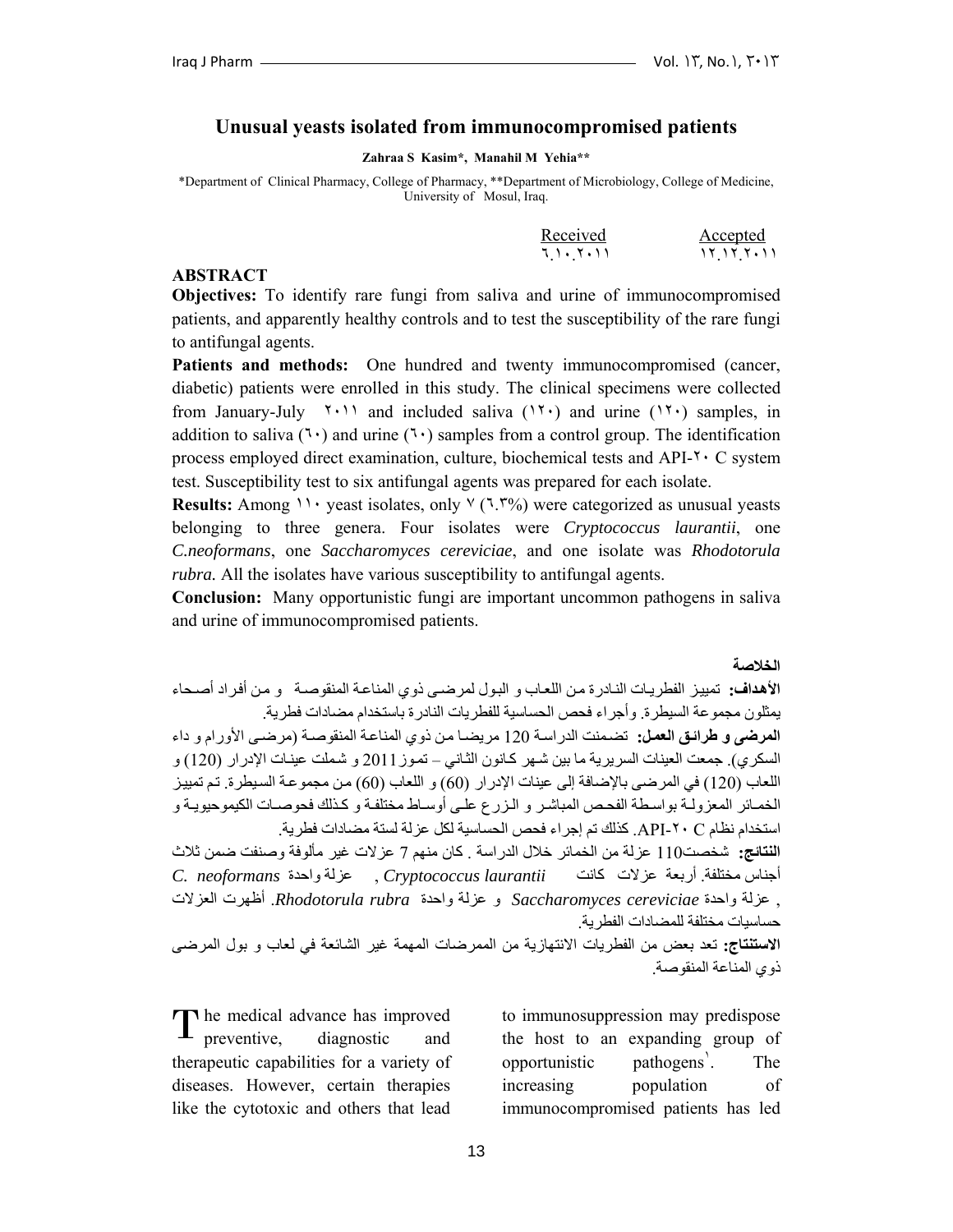to infections with less common organisms<sup>7</sup>. On the other hand, the severely immunosuppressed patients have a state in which the immune system is suppressed by medications during the treatment of cancer or other disorders as chronic renal failure and diabetes<sup> $\zeta$ *,* $\zeta$ </sup>.

 Most fungal infections are caused by common opportunistic fungi as *Candida* species and *Aspergillus* spp.<sup>2</sup>. A number of non-*Candida* yeast like fungi found an opportunity to colonize and infect immunocompromised patients. These organisms may occupy environmental niches or be found in food and water and can be normal human microbial flora<sup>7</sup>. The list of these opportunistic yeasts is long, but the main pathogen is *Cryptococcus* spp., in addition to *Rhodotorula* spp., Malassezia spp., and *Saccharomyces* spp., which emerging as significant causes of infection in immunocompromised patients<sup>1,7,y</sup>.

 The techniques of antifungal susceptibility test have now been standardized, and *in vitro* antifungal susceptibility test results of the drug tested can be used to predict *in vivo* clinical response<sup>'</sup>. The recognition of unusual yeasts as agents of sometime life–threatening infections and their unpredictable antifungal susceptibility increase the burden on the clinical microbiology laboratory to complete species identification and determine minimal inhibitory (MIC) concentration<sup> $\land$ </sup>. The aim of the study is to detect rare fungi from saliva and urine of immunocompromised (cancer and diabetic) patients, and to test their susceptibility to antifungal agents.

## **Materials and methods**

One hundred and twenty immunocompromised patients were included in this study. The males were  $\circ \xi$  ( $\dot{\xi} \circ \frac{0}{0}$ ) and females were  $\pi \xi$  ( $\circ \dot{\phi}$ ). The age of the patients ranged from  $\lambda$ - $\lambda$  (mean±SD:  $\circ$ ).  $\xi \lambda \pm 17.57$ ) years. The immunocompromised patients were:  $1 \cdot (0.0\%)$  diabetic patients with uncontrolled diabetes mellitus of  $>0$ years duration. and their fasting blood sugar more than  $\gamma \cdot \cdot$  mg/dL and  $\gamma \cdot$  $(0.06)$  patients with different types of cancer, and under treatment with chemotherapy.

Sixty apparently healthy individuals were included in the present study as a control group. They were  $\forall y \ (\text{mod} \ \text{mass and } \forall \forall \ (\text{mod} \%)$ females. Their ages ranged between ١- ٨٠ (mean±SD: ٥٠.١٢±١٥.٣٦) years. These individuals were sex and age matches with the immunocompromised patients.

A total of  $\forall$  *i* samples were collected from patients in Alwafa'a Center for diabetes, Center of Outpatients of Oncology and Nuclear Medicine Hospital, and Center of Outpatients in Ibn-Sina Teaching Hospital. The samples were consisted of ١٢٠ saliva and ١٢٠ urine samples. From the ٦٠ control individuals, both saliva and urine samples were also collected and processed in the same manner as for the patients.

 Early morning saliva samples were collected from all patients in dry sterile wide mouth containers<sup>1</sup>. The samples brought to the laboratory within one hour after collection. The mid stream urine in the early morning was collected from each patient after cleaning the genital area into dry sterile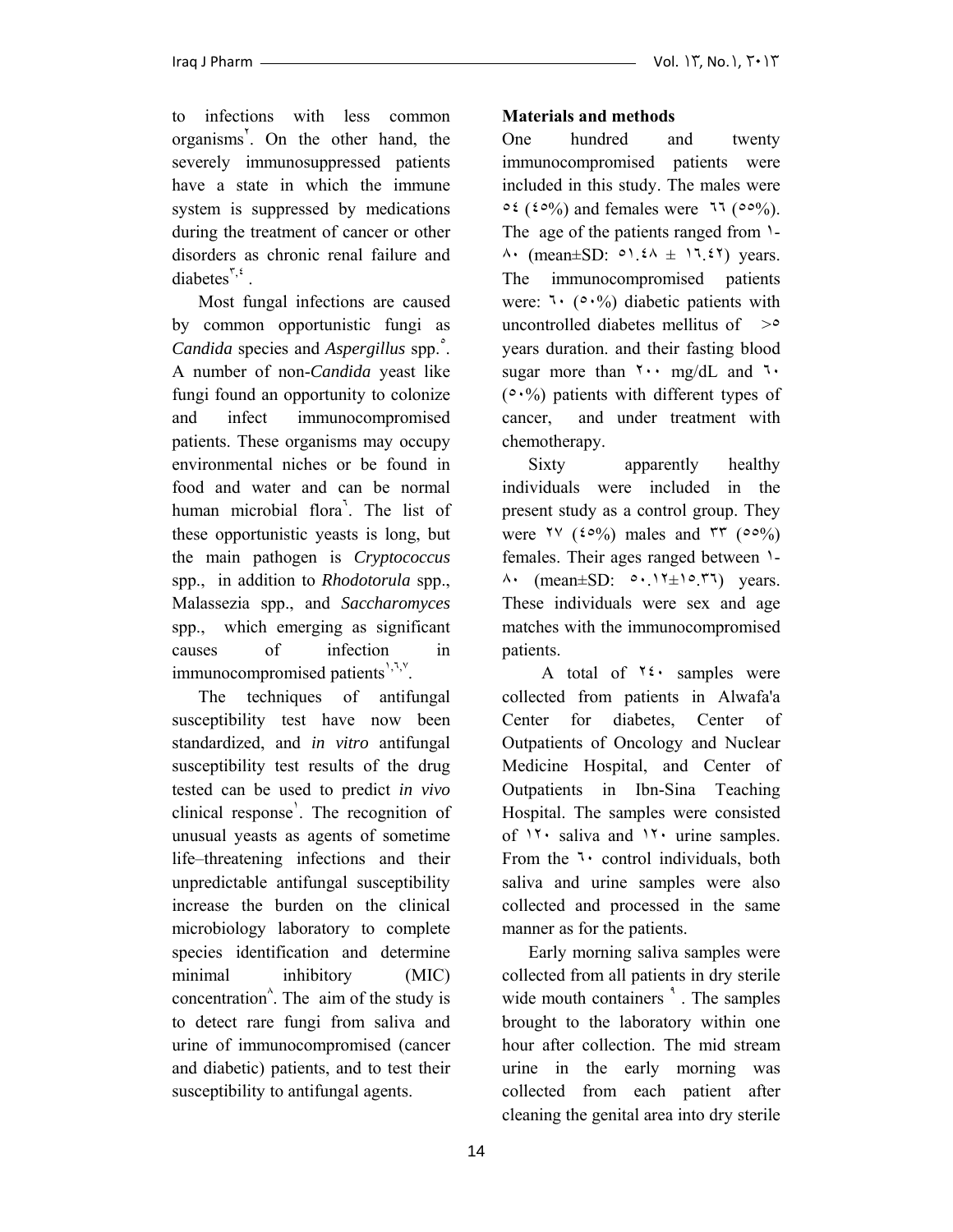plastic wide mouth container. The specimens were transferred to the laboratory without any delay<sup>°</sup>.

 The saliva samples were used directly for culture and direct microscopical examination. Urine samples were centrifuged for  $\frac{9}{10}$  minutes at ١٥٠٠ rpm. The supernatant was discarded, and the sediment was used for culture and direct microscopical examination.

#### **Isolation of the yeasts**

A loopful  $(\cdot, \text{'ml})$  of the clinical specimen (saliva and urine) was inoculated onto each of Sabouraud's agar and Brain–Heart Infusion (BHI) blood agar. The specimens were streaked on all the surfaces of the media to obtain separated colonies. The plates then incubated aerobically at ٣٧ ºC for ٢-٣ days. The cultures were examined after the second day of incubation and considered negative after the third day, then discarded after five days if no growth was obtained<sup> $\cdot$ </sup>.

## **Direct examination**

Two smears were prepared from each clinical specimen. Wet mounted slide with a drop of calcoflour solution and a drop of  $\sqrt{6}$  KOH solution with glycerin, then examined under  $\mathfrak{c} \cdot X$ fluorescent microscope<sup>7</sup>. The second heat fixed smear was stained by Gram's method and examined under oil immersion lens.

**Identification of the isolates** Lactophenol mount, biochemical tests (API-٢٠, urease), germ tube test, morphology on cornmeal agar Tween ٨٠, and capsule stain were used for identification of the yeast species<sup>7</sup>.

## **Antifungal susceptibility test**

The standard disk diffusion method was used to determine the sensitivity of the uncommon yeast against different antifungal agents (nystatin  $\circ \cdot \mu$ g, amphotericin  $B \rightarrow \mu g$ , fluconazole  $\gamma \circ$ µg, voriconazole ١ µg, itraconazole ١٠  $\mu$ g and Ketoconazole  $\lambda$ °  $\mu$ g) according to Vale-Silva and Buchta<sup>11</sup>.

 A suspension of the tested yeast compared to ٠.٥ McFarland scale was prepared in a test tube. A sterile cotton swab soaked in yeast suspension was used to inoculate the organism onto the surface of Muller–Hinton agar plates. The plates were left at room temperature for several minutes in order to dry, then the antifungal disks were placed firmly on the surface of the inoculated plates using a sterile forceps. The plates were incubated for ٢٤-٤٨ hours at ٣٧ ºC.

## **Results**

Three genera of unusual yeasts were identified in seven  $(1.7\%)$  out of  $11.7\%$ yeast isolates from ١٢٠ cancer and diabetic patients from both saliva and urine. No isolates of the opportunistic unusual yeasts were identified from the control group (Table<sup>1</sup>).

Five isolates of genus *Cryptococcus* were detected from saliva and urine of the patients. One isolate from saliva of cancer patient identified as *C. neoformans*. The other ٤ isolates were identified as *C. laurantii*,  $\gamma$  of them detected in saliva of cancer patients, one from urine of the same group of patients, While the fifth isolate from saliva of diabetic patient (Table  $\lambda$ ). Different tests were used to identify the  $\circ$  isolates. These were direct examination of the clinical specimens with different stains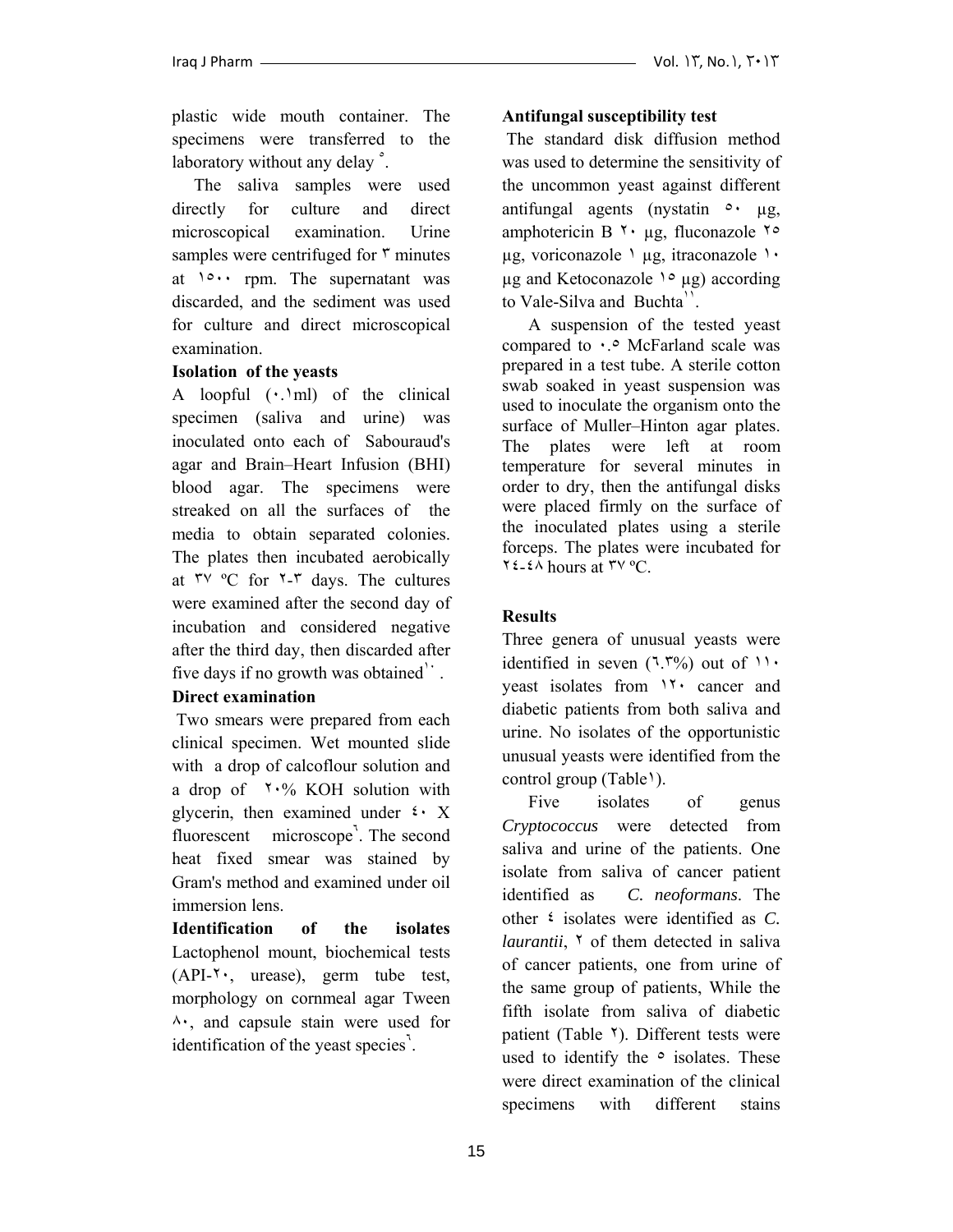including capsule stain, and culture on two types of media (Fig  $\rightarrow A,B$ ). Additional identification tests namely urease test and  $API-<sup>†</sup> C$  system which identify the species of each isolate.

 One isolate of the genus *Saccharomyces* was detected from the saliva of cancer patient (Table  $\lambda$ ). This isolate grew well on Sabouraud's agar with dry white colonies and microscopically showed budding yeast cells with fragments of mycelial elements  $(Fig'\text{-}C,D)$ , and then identified as *S. cereviciae* by API-٢٠ C system.

 *Rhodotorula* was detected in saliva of one cancer patient. Showing pink mucoid colony on Sabouraud's agar and large budding yeast cells in lactophenol mount (Fig١-E,F). The isolate gave positive urease test and identified as *R. rubra* (*mucilaginosa*) by API-٢٠ C system.

# **Sensitivity test**

 The results of the sensitivity tests with the six antifungal agents used are shown in Table ٣. The one isolate of *C.neoformans* from saliva of cancer patient showed sensitivity to nystatin, fluconazole and itraconazole only. On the other hand, the ٣ isolates of *C. laurantii* from saliva of the patients were sensitive to ketoconazole and resist to itraconazole. Two isolates sensitive to Polyenes and voriconazole, and one sensitive to fluconazole. The one isolate of *C. laurantii* obtained from urine was sensitive only to amphotericin B and ketoconazole, and the sensitivity to nystatin was excluded. *Saccharomyces cereviciae* showed sensitivity to polyenes and azole compound except itraconazole. Lastly, *R.rubra* was sensitive only to ketoconazole and voriconazole.

Table ١**.** Number and percentage of *Candida* species and unusual yeasts isolated from the studied subjects.

| Studied subjects  |               | Total isolates |                                 | Candida species | Unusual yeast<br>species |               |  |
|-------------------|---------------|----------------|---------------------------------|-----------------|--------------------------|---------------|--|
|                   | No.           | $\frac{0}{0}$  | No.                             | $\frac{0}{0}$   | No.                      | $\frac{0}{0}$ |  |
| Cancer patients   | $\circ$       | 0.9            | $\circ$ .                       | 600             | ٦                        | $\circ$ $\xi$ |  |
| Diabetic patients | $\circ$ {     | 59.1           | $\circ$                         | $2\Lambda$      |                          | $\cdot$ , 9   |  |
| Total             | $\mathcal{U}$ | $\cdots$       | $\mathcal{N} \cdot \mathcal{N}$ | 95.4            | $\checkmark$             | 7.7           |  |
| Control group     | ۱۸            | $\cdots$       | ۱۸                              | ۱۰۰             |                          |               |  |

Number of specimens with  $\gamma$  species =  $\epsilon$ 

Isolates from saliva and urine at the same time obtained from ١٦ patients.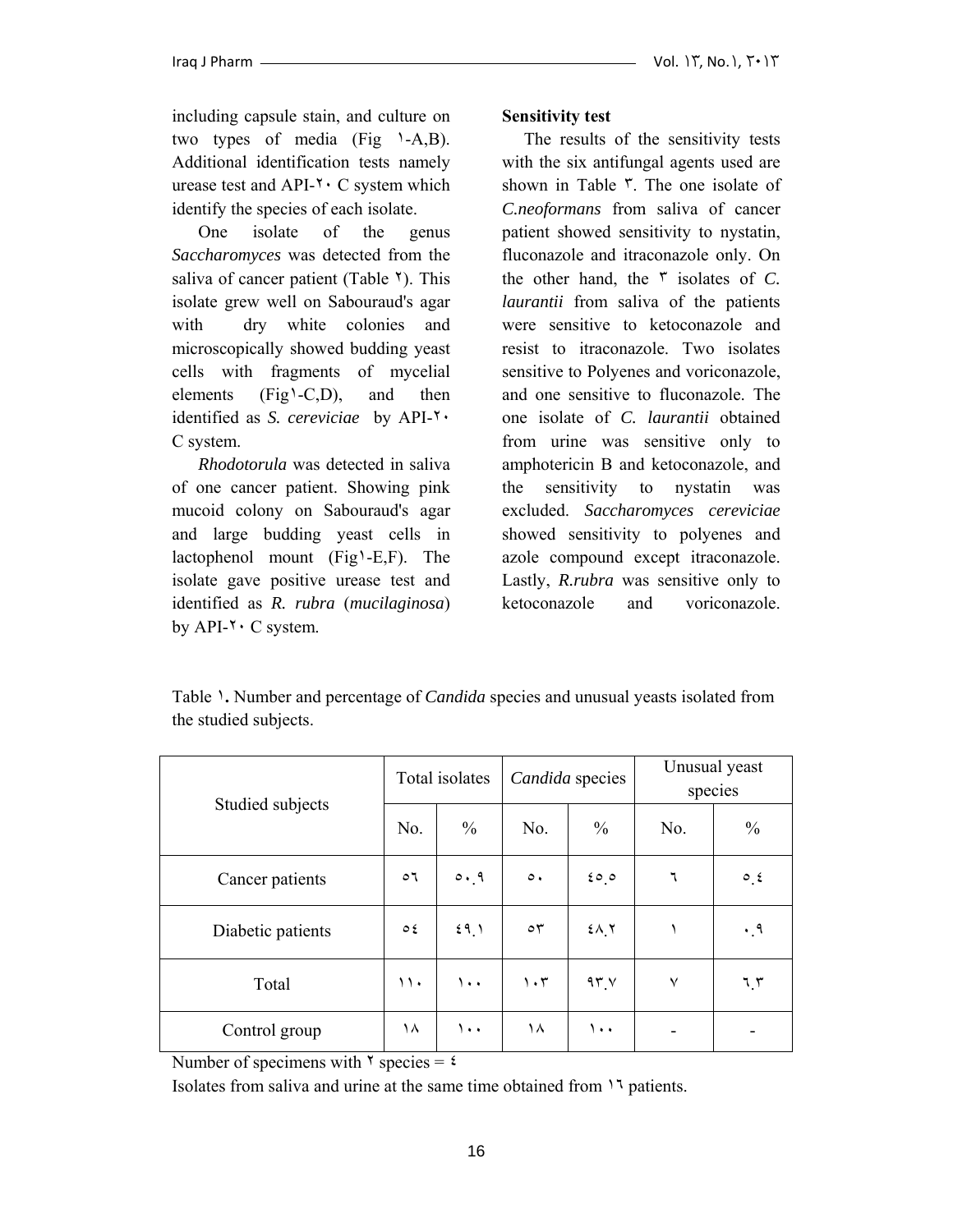|                             | Total        |               |         | Cancer patients |       |               | Diabetic patients |               |       |               |
|-----------------------------|--------------|---------------|---------|-----------------|-------|---------------|-------------------|---------------|-------|---------------|
| Isolate species             | isolates     |               | saliva  |                 | urine |               | saliva            |               | urine |               |
|                             | No.          | $\frac{0}{0}$ | No.     | $\frac{0}{0}$   | No.   | $\frac{0}{0}$ | No.               | $\frac{0}{0}$ | No.   | $\frac{0}{0}$ |
| Cryptococcus<br>neoformans  |              | 12.5          |         | 12.5            |       |               |                   |               |       |               |
| Cryptococcus<br>laurantii   | ٤            | $o_{V}$       | ۲       | ۰۸ م            |       | 12.5          |                   | 12.7          |       |               |
| Saccharomyces<br>cereviciae |              | 15.7          |         | 15.7            |       |               |                   |               |       |               |
| Rhodotorula<br>rubra        |              | 12.5          |         | 15.5            |       |               |                   |               |       |               |
| Total                       | $\checkmark$ | ۰.۱           | $\circ$ | V1, 2           |       | 15.7          |                   | ۱٤٣           | ٠     |               |

Table <sup>Y</sup>. Number and percentage of unusual yeast species isolated from saliva and urine of the immunocompromised (cancer, diabetic) patients.

Table ٣. Number of sensitive and resistant unusual yeasts isolated from saliva and urine of patients to the antifungal agents.

|                                                 | Total<br>No.                         | Polyenes group |             |                |             | Azoles compound |             |              |             |              |             |             |             |
|-------------------------------------------------|--------------------------------------|----------------|-------------|----------------|-------------|-----------------|-------------|--------------|-------------|--------------|-------------|-------------|-------------|
| Isolates                                        |                                      | Nystatin       |             | Amphotericin-B |             | Fluconazole     |             | Ketoconazole |             | Voriconazole |             | Itaconazole |             |
|                                                 |                                      | S              | $\mathbf R$ | S              | $\mathbf R$ | S               | $\mathbf R$ | S            | $\mathbf R$ | S            | $\mathbf R$ | S           | $\mathbf R$ |
| Cryptococcus<br>neoformans                      |                                      | ١              | ٠           | ٠              |             |                 | ٠           |              | ٠           |              |             | ٠           |             |
| Cryptococcus<br>laurantii                       | $\epsilon *$                         | ۲              | ١           | ٣              |             |                 | ٣           | ٤            | ٠           | ۲            | ۲           | ٠           | ٤           |
| Saccharomyces<br>cereviciae                     |                                      | ١              | ٠           | ١              | ٠           |                 | ٠           |              | ٠           |              |             | ٠           |             |
| Rhodotorula<br>rubra                            |                                      | ٠              |             | ٠              |             | ٠               |             |              | ٠           |              | ٠           | ٠           |             |
| Total<br>$\cdot$ .<br>n, n<br>$\alpha$ $\alpha$ | $\checkmark$<br>$\sim$ $\sim$ $\sim$ | ٤              | ۲           | ٤              | ٣           | ٣               | ٤           | $\checkmark$ |             | ٤            | ٣           | ٠           | ٧           |

S= Sensitive; R=Resistant

\*One isolate of *Cryptococcus laurantii* from cancer patients in urine showed sensitivity to amphotericin B and ketoconazole. Sensitivity to nystatin was excluded for this species.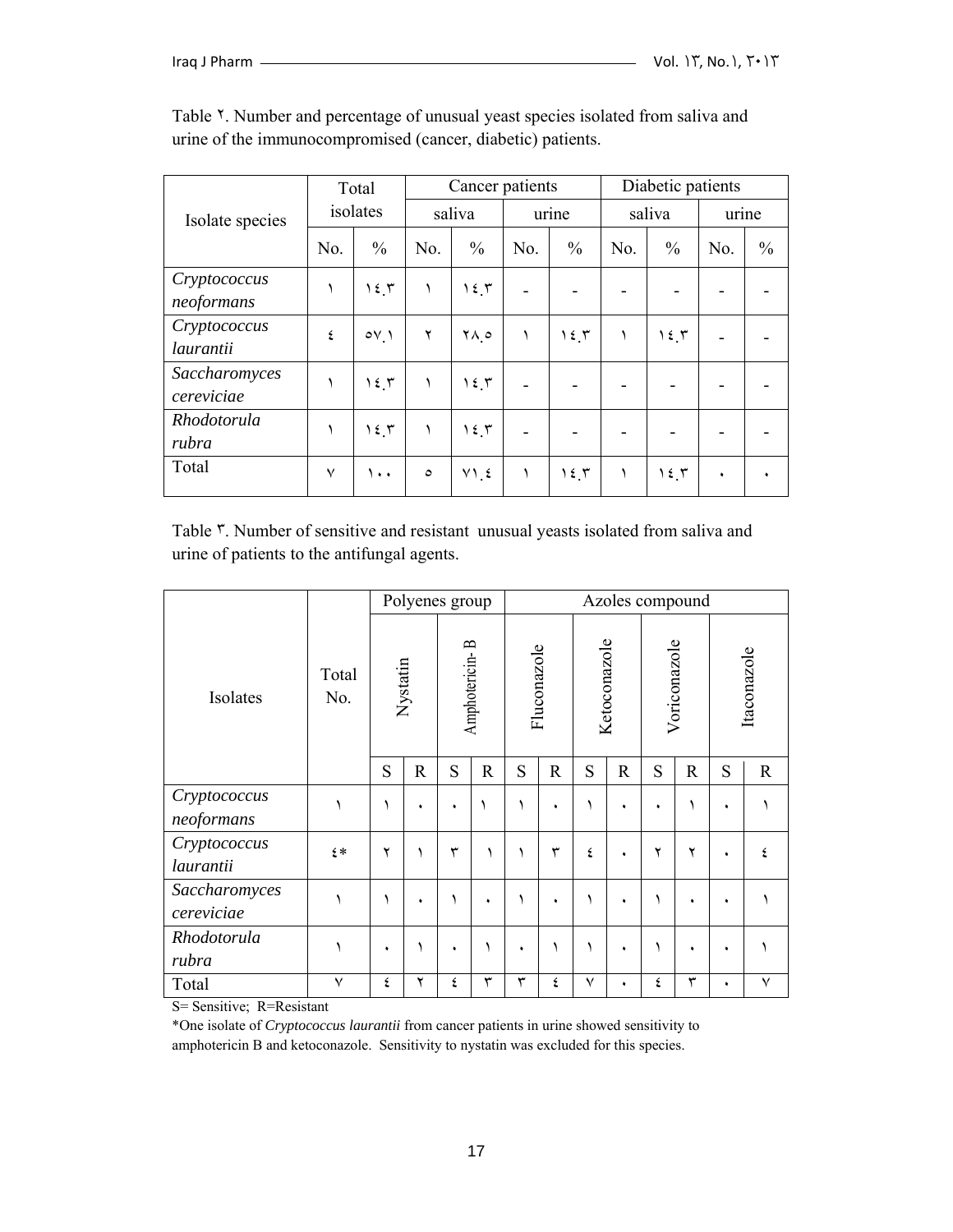

Fig. 1 unusual yeasts:

A- *Cryptococcus neoformans* on B.H.I blood agar showing yellowish brown mucoid colonies after  $\circ$  days of incubation at  $\mathsf{ryc}$ .

B-Capsule stain for *C. neoformans* from culture showing the capsules around the budding yeast cells (arrowed).

C-Saccharomyces cereviciae on Sabouraud's agar showing white, dry colonies after ٣ days of incubation at  $\mathsf{ryc}$ .

D-Lactophenol mount of *S.cereviciae* showing budding yeast cells with short pseud dohyphae (a arrowed).

E-Rhodotorula rubra on Sabouraud's agar showing pink mucoid colonies after r day of incubation at  $\mathsf{ryc}$ .

F-Lactophenol mount of *R. rubra* showing large budding yeast cells (arrowed).

#### **Discussion**

The opportunistic unusual yeasts that are sometime found on the skin, in urine, sputum, and in the digestive tract of healthy in responsible for deep infections, as well as for cutaneous mucosal diseases. Such deep infections are facilitated by immunosuppression, or by factors that enable these organisms to proliferate in different sites of the body and to penetrate deep in tissues<sup>'</sup>. ndividuals may be

The identification of the isolated yeasts in the present study depended on the colonial morphology, microscopic

examination and biochemical tests. Winn mentioned tha identification are based primarily on the assessment of colony morphology and m microscopic c features, but key biochemical tests may be required to differentiate between genera and species within a given group. and Coworkers that most  $(7 \cdot 7)$ fungal

#### **The is solates**

Cryptococcus: two species in this genus were identified. Cryptococcus neoformans was isolated from saliva of cancer patient. Karkowska-Kuleta and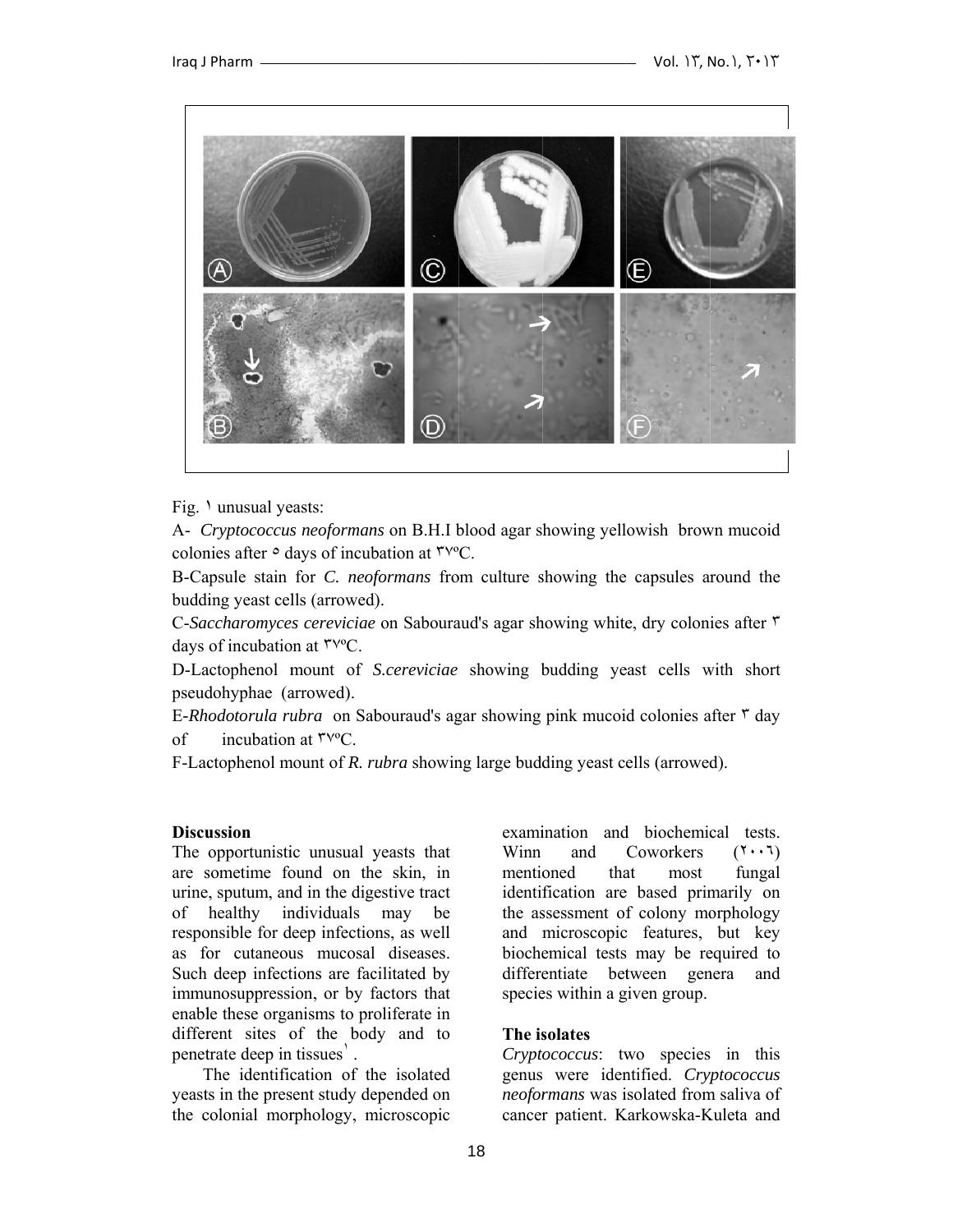Coworkers (٢٠٠٩) reported that *C. neoformans* is less known that *Candida*  spp., but now a day the morbidity and mortality caused by cryptococcosis is a significant problem. Other investigators reported that *C. neoformans* is a fungus that cause disease in people with immunodeficiencies associated with cancer related chemotherapy<sup>11</sup>. This species was isolated and identified previously in our locality by the conventional method<sup>14</sup> and API-1  $\cdot$  C system<sup>1°</sup>. The second species was *C*. *laurantii* which isolated from  $\epsilon$  clinical specimens, and identified by  $API-\gamma \cdot C$ system for the first time. It should be noted that in a recent study comparing efficacy of detection by API-٢٠ C system in clinical laboratory, seven of seven *C. laurantii* isolates were correctly identified by using the API-7. C system<sup>11</sup>. Moreover, identification of *Cryptococcal* organisms based on solely upon phenological characteristics may result in mis-identification of *Cryptocaccal* species. Different authors mentioned that *C. laurantii* is only rarely isolated clinically, but it has recently been implicated in many cases among  $immunocompromised$  individuals<sup> $y$ </sup>, and as a non-*neoformans Cryptococcal* spp. may be considered an emerging infective species<sup>14</sup>.

 *Saccharomyces***:**. One isolate of *S. cereviciae* was detected during the study from saliva of cancer patient. *Saccharomyces* spp. are now among emerging causative agents of opportunistic mycoses in patients who are immunocompromised due to various reasons<sup>19</sup>. Enache-Angoulvant and Hennequin  $(1 \cdot \cdot \circ)$  mentioned that *Saccharomyces* organisms are increasingly reported as agents of invasive infection especially in immunosuppressed or critically ill patients, and the rate of carriage varies

according to the population investigated.

 *Rhodotorula*: This genus contain several spp. that may be present on the skin and in the sputum, urine and feces, and have been implicated as an infrequent cause of infection<sup>1</sup>. The main spp. is *R. rubra*<sup>'</sup>. One isolate of *R. rubra* from saliva of cancer patient was identified in the present study. It was reported that the risk factor for infection include underlying immunosuppression<sup>11</sup>. Other investigators mentioned that most infections caused by *Rhodotorula* spp. have been associated with patients who have solid tumor, diabetes, endocarditis and AIDS<sup>'</sup>.

## **Susceptibility to antifungal agents**

 The antibiogram of the unusual yeasts range from resistant to the most recent azole and amphotericin B to those are highly susceptible to all antifungal agents<sup>'</sup>. The *in vitro* susceptibility profile of  $\vee$  isolates of uncommon yeast that were detected in the clinical specimens was studied against ٦ antifungal agents. The susceptibility of the isolates within genus *Cryptococcus*  was varies. *Cryptococcus neoformans*  showed susceptibility to nystatin, fluconazole and ketoconazole. The ٤ isolates of *C. laurantii* varied in their sensitivity,  $\mathbf{\tilde{r}}$  of them were susceptible to amphotericin B, while ٢ to voriconazole and one to fluconazole. Moreover, all the isolate were resistant to itraconazole but sensitive ketoconazole. The one isolate from urine was excluded from the test of sensitivity to nystatin. Averbuch et al.<sup>٢٣</sup> found that non –*neoformans Cryptococcus* spp. are susceptible to amphotericin B and various azole. However, some isolates of *C. laurantii* were found to be resistant to fluconazole. Moreover, Bernal-Mortinez et  $al^{\gamma t}$  reported that amphotericin B was *in vitro* the most active compound against all non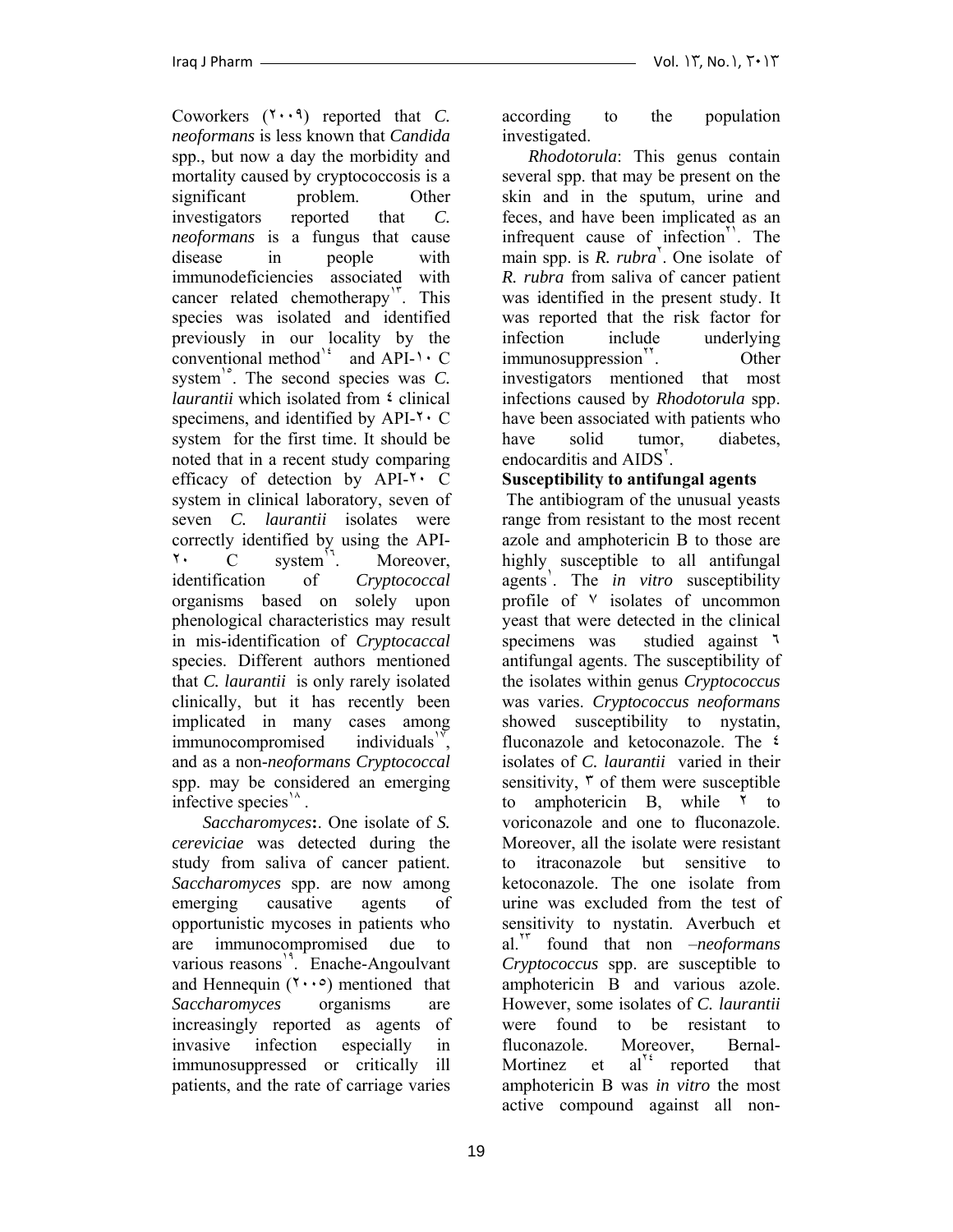*neoformans* spp., fluconazole exhibit a limited activity, particularly against *C. laurantii*, while voriconazole and Itraconazole were active against most isolates but a significant rates of decreased susceptibility was noted.

 The one isolate of *R. rubra* showed susceptibility to ketoconazole and voriconazole only. The wide spread antifungal prophylaxis with triazole antifungal agents mainly fluconazole in immunocompromised patients may allow the emergence of more resistant yeasts such as *Rhodotorula* spp<sup>r</sup>.

 *Saccharomyces cereviciae* which detected from one clinical specimen showed sensitivity to all the antifungal agents except itraconazole. Different reports mentioned that the majority of serious infections due to *Saccharomyces* have been treated with amphotericin B. Moreover, ketoconazole, fluconazole and voriconazole exhibit good efficacy against *S. cereviciae*<sup>1</sup>.

 In conclusion, unusual fungi are important cause of opportunistic infections in immunocompromised patients. All the isolated fungi were sensitive to ketoconazole but resistant to itraconazole with various sensitivity to other antifungal agents.

### **References**

- ١. El-Tahawy ATA, Khalaf RMF. *Rhodotorula rubra* fungemia in an immunocompromised patient. Ann Saudi Med ١٩٩٩;١٩(٦):٥٣٣-٥.
- ٢. Samonis G, Anatoliotaki M, Apostolakou H, et al. Transient fungemia due to *Rhodotorula rubra* in cancer patient: case report and review of the literature. Infection ٢٠٠١;٢٩:١٧٣-٦.
- ٣. Lunardi LW, Aquino VR, Zimerman RA, Goldani LZ*.*  Epidemiology and outcomes of Rhodotorula fungemia in a tertiary care hospital. Clin Infect Dis ٢٠٠٦;٤٣:e٦٠-٣.
- ٤. Clombo AL, Dantas LS, Abramczyk ML, et al. *Rhodotorula glutinis* fungemia: a case report and literature. Braz J Infect Dis  $199\frac{y}{1}(2)$ :  $7 \cdot 2 \cdot 1$ .
- ٥. Winn WC, Allen SD, Janda WM, et al. Koneman's color atlas and text book of diagnostic microbiology.  $\tau^{th}$  ed. Lippincott Williams and Wilkins, Philadelphia chapter ٢١, ٢٠٠٦;١٢١٩-٢٢.
- ٦. Murray PR, Rosenthal KS, Pfaller MA. Medical microbiology.  $\circ$ <sup>th</sup> ed. Elsevier Mosby. Philadelphia Section ٦,٢٠٠٥;٧٨٢-٨٧.
- ٧. Henry S, D'Hondt L, Andre M, et al. *Sacchromyces cerevisiae* fungemia in a head and neck cancer patients: a case report and review of the literature. Acta Clin Belg ٢٠٠٤;٥٩(٤):٢٢٠-٢.
- ٨. Pien FD, Thompson RL, Deye D, Roberts GD. Rhodotorula septicemia: two cases and a review of the literature. Mayo Clin Proc ١٩٨٠;٥٥:٢٥٨-٨٠.
- ٩. Wu T, Samaranayake P . The expression of secreted aspartyl proteinases of *Candida* species in human whole saliva. J Med Microbiol ١٩٩٩; ٤٨: ٧١١-٢٠.
- ١٠. Kown-Chung KJ, Bennett JE. Medical Mycology. Lea and Febiger, Philadelphia, London. Chapter ١٣,١٩٩٢;٣٠٥-٠٩.
- ١١. Vale-Silva LA, Buchta V. Antifungal susceptibility testing by flow cytometry: is it the future ?. Mycoses ٢٠٠٦;٤٩:٢٦١-٧٣.
- ١٢. Karkowska-Kuleta J, Rapala-Kozik M, Kozik A. Fungi pathogenic to humans: molecular bases of virulence of *Candida albicans*, *Cryptococcus neoformans* and *Aspergillus fumigatus*. Acta Biochimica Polonica  $1 \cdot 1 \cdot 2 \cdot 5 \cdot 7 \cdot 1$ ٢٤.
- ١٣. Vartivarian SE, Anaissie EJ, Bodey JP. Emerging pathogens in immunocompromised patients: